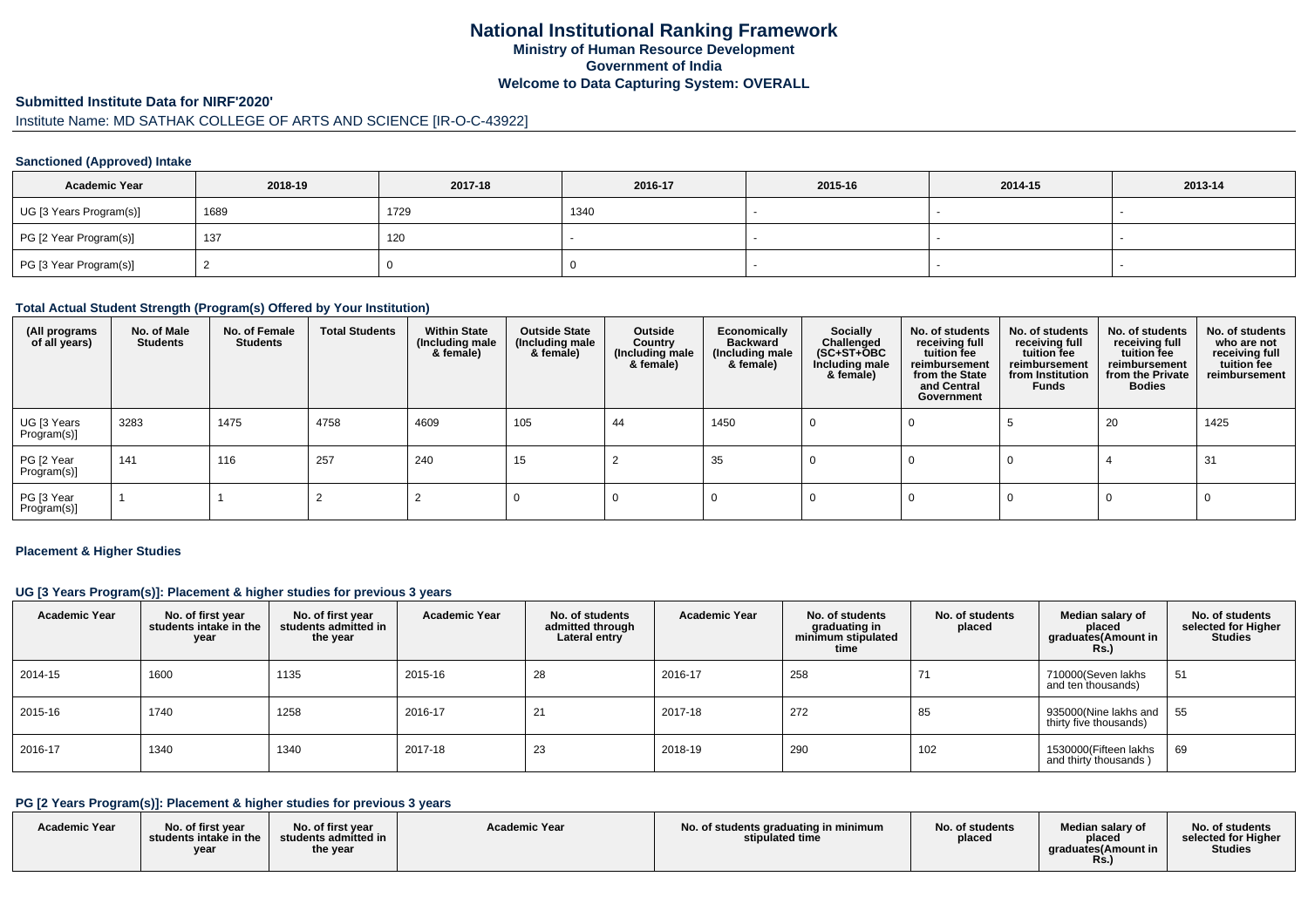| 2015-16 | 350 | 146 | 2016-17 | 102 | 80 | 1092000(Ten lakhs<br>and ninety two<br>thousands)         | - ت |
|---------|-----|-----|---------|-----|----|-----------------------------------------------------------|-----|
| 2016-17 | 350 | 112 | 2017-18 | 90  | ∘  | 984000(Nine lakhs and $\vert$ 3<br>eighty four thousands) |     |
| 2017-18 | 120 | 120 | 2018-19 | 90  | 82 | 1045000(Ten lakhs<br>and forty five<br>thousands)         | ು   |

## **PG [3 Years Program(s)]: Placement & higher studies for previous 3 years**

| <b>Academic Year</b> | No. of first year<br>students intake in the<br>year | No. of first year<br>students admitted in<br>the year | <b>Academic Year</b> | No. of students<br>admitted through<br>Lateral entry | <b>Academic Year</b> | No. of students<br>graduating in<br>minimum stipulated<br>time | No. of students<br>placed | Median salary of<br>placed<br>graduates(Amount in<br>R <sub>S</sub> | No. of students<br>selected for Higher<br><b>Studies</b> |
|----------------------|-----------------------------------------------------|-------------------------------------------------------|----------------------|------------------------------------------------------|----------------------|----------------------------------------------------------------|---------------------------|---------------------------------------------------------------------|----------------------------------------------------------|
| 2014-15              | 60                                                  |                                                       | 2015-16              |                                                      | 2016-17              |                                                                |                           | 75000(Seventy five<br>thousands)                                    | ∣∪                                                       |
| 2015-16              | 60                                                  |                                                       | 2016-17              | 11                                                   | 2017-18              |                                                                |                           | 90000(Nintey<br>thousands)                                          |                                                          |
| 2016-17              |                                                     |                                                       | 2017-18              |                                                      | 2018-19              |                                                                |                           | O(Zero)                                                             |                                                          |

### **Ph.D Student Details**

| Ph.D (Student pursuing doctoral program till 2017-18; Students admitted in the academic year 2018-19 should not be entered here.) |         |                                                            |         |  |  |  |
|-----------------------------------------------------------------------------------------------------------------------------------|---------|------------------------------------------------------------|---------|--|--|--|
| <b>Total Students</b>                                                                                                             |         |                                                            |         |  |  |  |
| Full Time                                                                                                                         |         | 20                                                         |         |  |  |  |
| Part Time                                                                                                                         |         |                                                            |         |  |  |  |
|                                                                                                                                   |         | No. of Ph.D students graduated (including Integrated Ph.D) |         |  |  |  |
|                                                                                                                                   | 2018-19 | 2017-18                                                    | 2016-17 |  |  |  |
| Full Time                                                                                                                         |         |                                                            |         |  |  |  |
| Part Time                                                                                                                         |         |                                                            |         |  |  |  |

#### **Financial Resources: Utilised Amount for the Capital expenditure for previous 3 years**

| <b>Academic Year</b>                                                                                 | 2018-19                                                                        |                                                                                 | 2016-17                                                                            |  |  |  |  |
|------------------------------------------------------------------------------------------------------|--------------------------------------------------------------------------------|---------------------------------------------------------------------------------|------------------------------------------------------------------------------------|--|--|--|--|
|                                                                                                      | <b>Utilised Amount</b>                                                         | <b>Utilised Amount</b>                                                          | <b>Utilised Amount</b>                                                             |  |  |  |  |
| Annual Capital Expenditure on Academic Activities and Resources (excluding expenditure on buildings) |                                                                                |                                                                                 |                                                                                    |  |  |  |  |
| Library                                                                                              | 13685500 (One crore thirty six lakhs eighty five thousand and<br>five hundred) | 13672400 (One crore thirty six lakhs seventy two thousand and<br>four hundreds) | 9496588 (Ninety four lakhs ninety three thousand five hundred<br>and eighty eight) |  |  |  |  |
| New Equipment for Laboratories                                                                       | 625371 (Six laksh twenty five thousand three hundred and<br>seventy one)       | 59285 (Fifty nine thousand two hundred and eighty five)                         | 775746 (Seven lakhs seventy five thousands seven hundred<br>and forty six)         |  |  |  |  |
| <b>Engineering Workshops</b>                                                                         | 0 (Zero)                                                                       | 0 (Zero)                                                                        | 0 (Zero)                                                                           |  |  |  |  |
| Other expenditure on creation of Capital Assets (excluding<br>expenditure on Land and Building)      | 822000 (Eight lakhs twenty two thousand)                                       | 10500000 (One Crore five lakhs)                                                 | 10500000 (One Crore five lakhs)                                                    |  |  |  |  |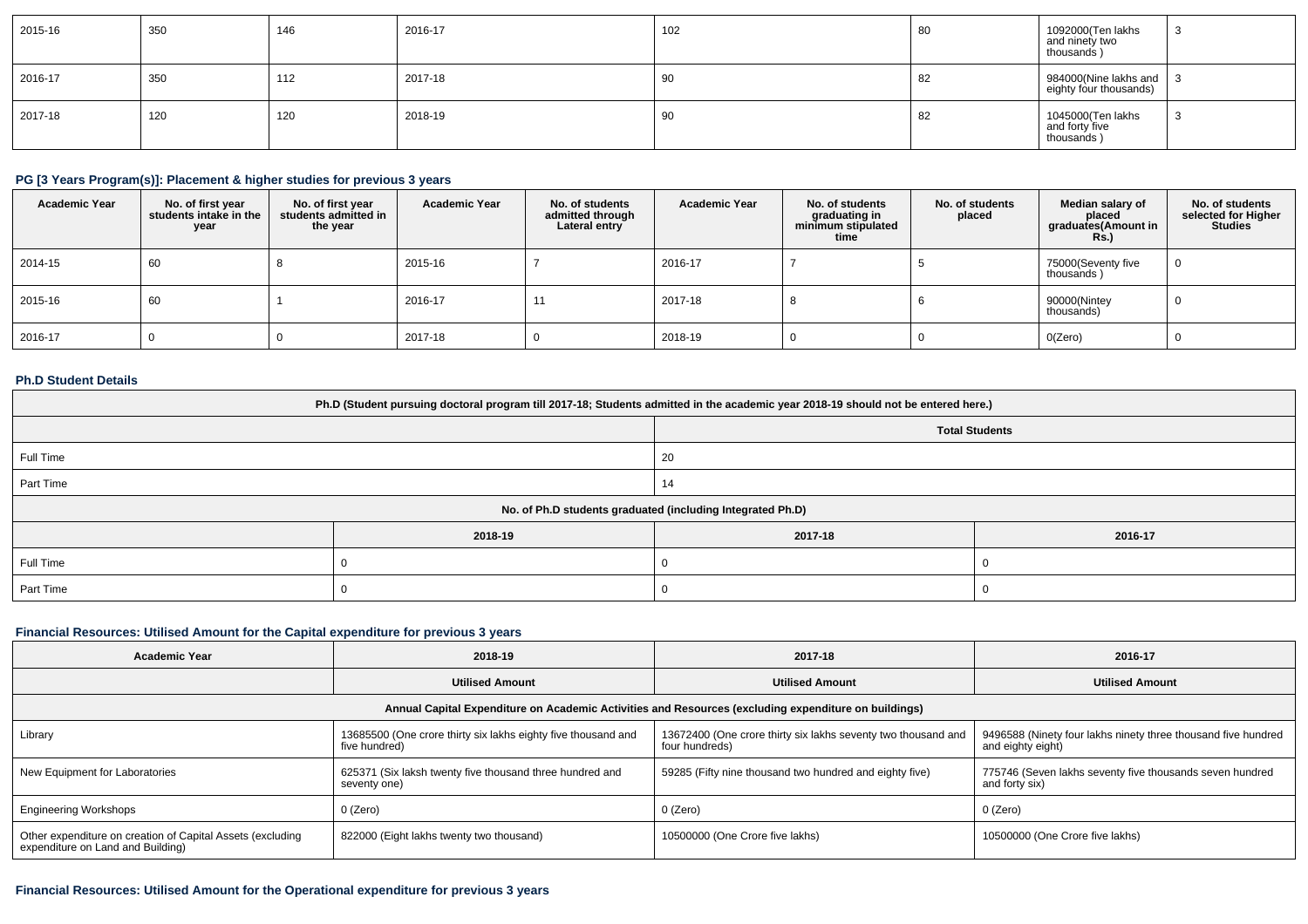| Academic Year                                                                                                                                                                                  | 2018-19                                       | 2017-18                                                                         | 2016-17                                                                          |  |  |  |  |  |
|------------------------------------------------------------------------------------------------------------------------------------------------------------------------------------------------|-----------------------------------------------|---------------------------------------------------------------------------------|----------------------------------------------------------------------------------|--|--|--|--|--|
|                                                                                                                                                                                                | <b>Utilised Amount</b>                        | <b>Utilised Amount</b>                                                          | <b>Utilised Amount</b>                                                           |  |  |  |  |  |
| <b>Annual Operational Expenditure</b>                                                                                                                                                          |                                               |                                                                                 |                                                                                  |  |  |  |  |  |
| Salaries (Teaching and Non Teaching staff)                                                                                                                                                     | 59300000 (Five crores and ninety three lakhs) | 54800000 (Five crores and forty eight lakhs)                                    | 50500000 (Five crores and fifty lakhs)                                           |  |  |  |  |  |
| Maintenance of Academic Infrastructure or consumables and<br>other running expenditures(excluding maintenance of hostels<br>and allied services, rent of the building, depreciation cost, etc) | 7850000 (Seventy eight lakhs fifty thousand)  | 9252775 (Ninety two lakhs fifty two thousand seven hundred<br>and seventy five) | 10713292 (One crore seven lakhs thirteen thousand two<br>hundred and ninety two) |  |  |  |  |  |
| Seminars/Conferences/Workshops                                                                                                                                                                 | 120000 (One lakh twenty thousand)             | 117613 (One lakh seventeen thousand six hundred and<br>thirteen                 | 337834 (Thirty lakhs thirty seven thousand eight hundred and<br>thirty four)     |  |  |  |  |  |

#### **IPR**

| Calendar year            | 2018 | 2017 | 2016 |
|--------------------------|------|------|------|
| No. of Patents Published |      |      |      |
| No. of Patents Granted   |      |      |      |

#### **Sponsored Research Details**

| <b>Financial Year</b>                    | 2018-19 | 2017-18 | 2016-17 |
|------------------------------------------|---------|---------|---------|
| Total no. of Sponsored Projects          |         |         |         |
| Total no. of Funding Agencies            |         |         |         |
| Total Amount Received (Amount in Rupees) |         |         |         |
| Amount Received in Words                 | Zero    | Zero    | Zero    |

## **Consultancy Project Details**

| <b>Financial Year</b>                    | 2018-19 | 2017-18 | 2016-17 |
|------------------------------------------|---------|---------|---------|
| Total no. of Consultancy Projects        |         |         |         |
| Total no. of Client Organizations        |         |         |         |
| Total Amount Received (Amount in Rupees) |         |         |         |
| Amount Received in Words                 | Zero    | Zero    | Zero    |

## **Executive Development Program/Management Development Programs**

| <b>Financial Year</b>                                                             | 2018-19 | 2017-18 | 2016-17 |  |  |
|-----------------------------------------------------------------------------------|---------|---------|---------|--|--|
| Total no. of Executive Development Programs/ Management<br>Development Programs   |         |         |         |  |  |
| Total no. of Participants                                                         |         |         |         |  |  |
| Total Annual Earnings (Amount in Rupees)(Excluding Lodging<br>& Boarding Charges) |         |         |         |  |  |
| Total Annual Earnings in Words                                                    | Zero    | Zero    | Zero    |  |  |

# **PCS Facilities: Facilities of physically challenged students**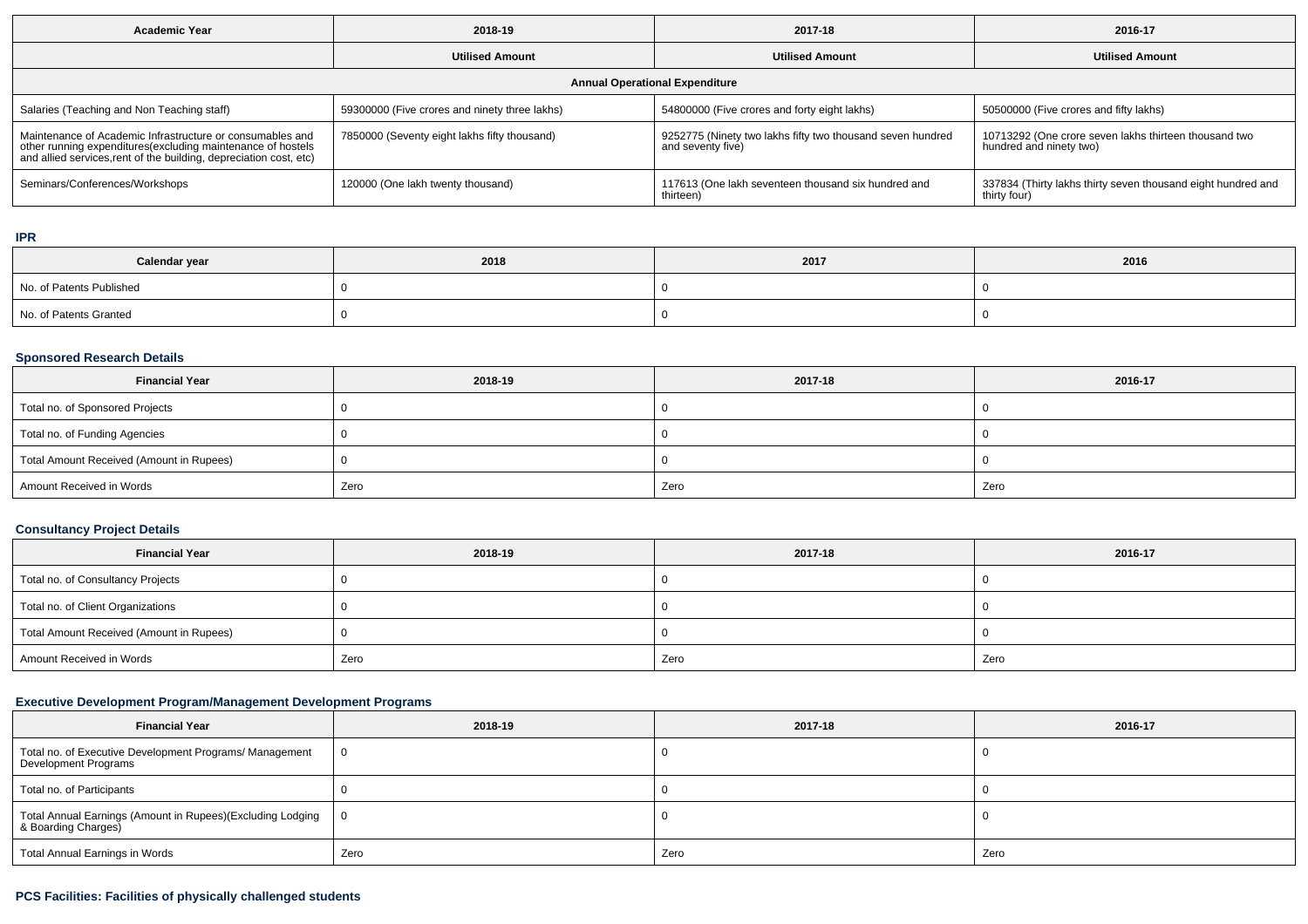| 1. Do your institution buildings have Lifts/Ramps?                                                                                                        | Yes, more than 40% of the buildings |
|-----------------------------------------------------------------------------------------------------------------------------------------------------------|-------------------------------------|
| 2. Do your institution have provision for walking aids, includingwheelchairs and transportation from one building to another for<br>handicapped students? | Yes                                 |
| 3. Do your institution buildings have specially designed toilets for handicapped students?                                                                | Yes, less than 40% of the buildings |

#### **Awards Details**

| 1.How many faculty member of your institution have received highly reputed national/international awards/recognition from central<br>government agencies in the previous academic year 2018-19 |  |
|------------------------------------------------------------------------------------------------------------------------------------------------------------------------------------------------|--|
| 2. How many students of your institution have won international awards in the previous academic year 2018-19                                                                                   |  |

### **Accreditation**

#### **NBA Accreditation**

#### **NAAC Accreditation**

| 1. Does your institute have a valid NAAC Accreditation? |            | <b>YES</b> |             |  |  |  |
|---------------------------------------------------------|------------|------------|-------------|--|--|--|
| Valid from                                              | Valid upto |            | <b>CGPA</b> |  |  |  |
| 31-03-2007                                              | 30-03-2012 |            | 2.0         |  |  |  |
| 29-03-2016                                              | 28-03-2021 |            | 2.10        |  |  |  |

#### **ICAR Accreditation**

## **Village Adoption**

## **Faculty Details**

| Srno           | Name           | Age | Designation            | Gender | Qualification | <b>Experience (In</b><br>Months) | <b>Is Associated</b><br><b>Last Year</b> | Currently<br>working with<br>institution? | <b>Joining Date</b> | <b>Leaving Date</b> | <b>Association type</b> |
|----------------|----------------|-----|------------------------|--------|---------------|----------------------------------|------------------------------------------|-------------------------------------------|---------------------|---------------------|-------------------------|
|                | M SYED ALI     | 36  | Assistant<br>Professor | Male   | Ph.D          | 88                               | Yes                                      | Yes                                       | 05-03-2012          | $\sim$              | Regular                 |
| $\overline{2}$ | R RAJAN        | 44  | Assistant<br>Professor | Male   | Ph.D          | 174                              | Yes                                      | Yes                                       | 07-01-2013          | $\sim$              | Regular                 |
| 3              | N YOGANANTH    | 37  | Assistant<br>Professor | Male   | Ph.D          | 108                              | Yes                                      | Yes                                       | 08-03-2012          | $\sim$              | Regular                 |
| $\overline{4}$ | <b>G PRIYA</b> | 40  | Assistant<br>Professor | Female | Ph.D          | 168                              | Yes                                      | Yes                                       | 27-05-2017          | $\sim$              | Regular                 |
| 5              | O S AYSHA      | 50  | Assistant<br>Professor | Female | Ph.D          | 274                              | Yes                                      | Yes                                       | 12-07-2004          | $\sim$              | Regular                 |
| 6              | S VALLI        | 45  | Assistant<br>Professor | Female | Ph.D          | 276                              | Yes                                      | Yes                                       | 29-09-2000          | $\sim$              | Regular                 |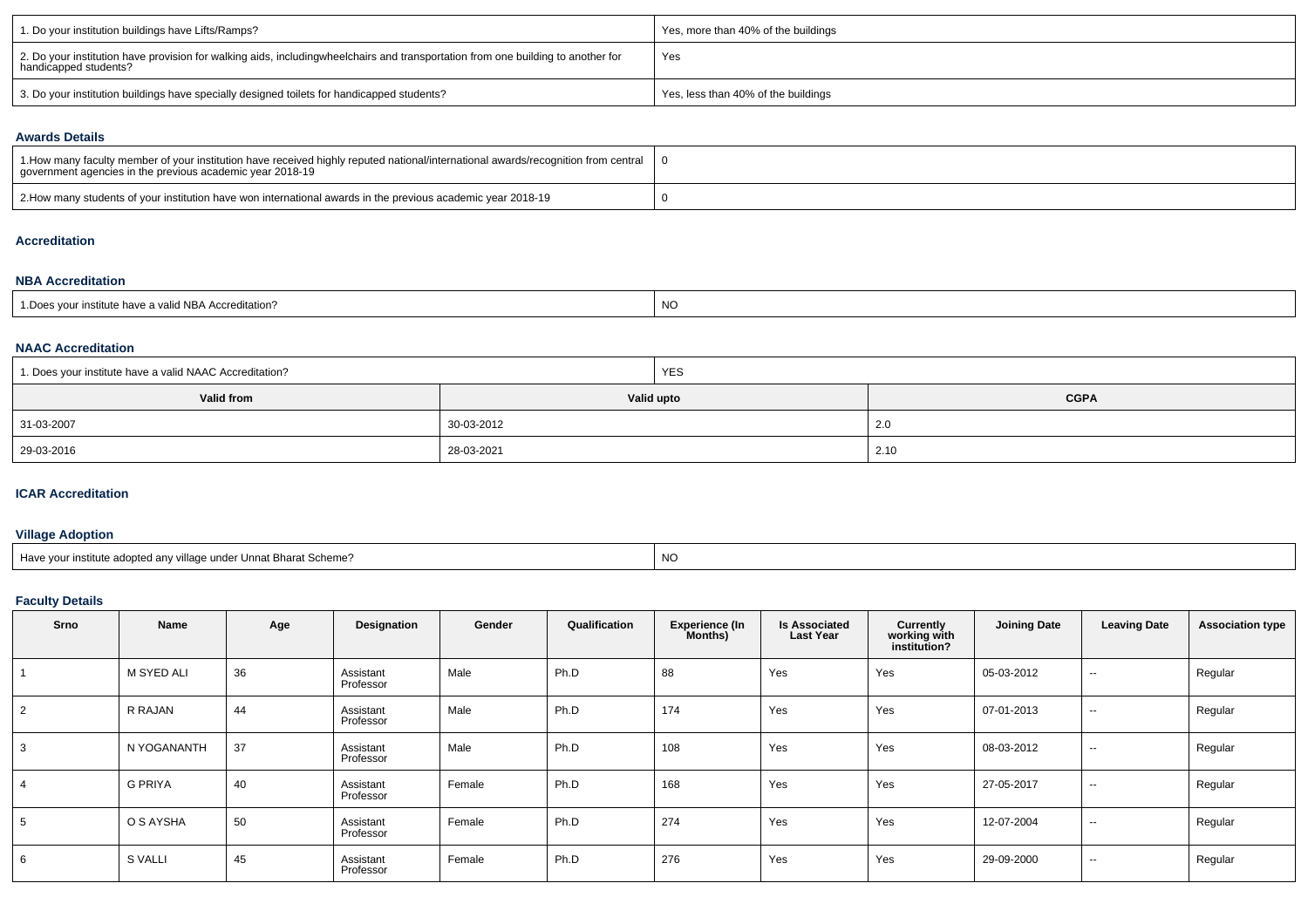| $\overline{7}$ | P NIRMALA                           | 39 | Assistant<br>Professor | Female | Ph.D    | 132          | Yes | Yes | 16-06-2008 | $\overline{\phantom{a}}$ | Regular |
|----------------|-------------------------------------|----|------------------------|--------|---------|--------------|-----|-----|------------|--------------------------|---------|
| 8              | A REENA                             | 40 | Assistant<br>Professor | Female | Ph.D    | 144          | Yes | Yes | 01-07-2010 | $\overline{\phantom{a}}$ | Regular |
| 9              | S SRIVIDYA                          | 43 | Assistant<br>Professor | Female | Ph.D    | 249          | Yes | Yes | 18-06-2018 | $\overline{\phantom{a}}$ | Regular |
| 10             | P PRAVEENA                          | 40 | Assistant<br>Professor | Female | Ph.D    | 63           | Yes | Yes | 28-07-2017 | $\overline{\phantom{a}}$ | Regular |
| 11             | A PADMALATHA                        | 38 | Assistant<br>Professor | Female | Ph.D    | 49           | Yes | Yes | 18-06-2018 | $\overline{\phantom{a}}$ | Regular |
| 12             | <b>PRITHA</b><br><b>CHAKRABORTY</b> | 28 | Assistant<br>Professor | Female | Ph.D    | 5            | Yes | Yes | 02-02-2019 | $\overline{\phantom{a}}$ | Regular |
| 13             | <b>K SHANKAR</b>                    | 35 | Assistant<br>Professor | Female | Ph.D    | 12           | Yes | Yes | 10-07-2019 | $\overline{\phantom{a}}$ | Regular |
| 14             | <b>G SUBHA</b>                      | 30 | Assistant<br>Professor | Female | Ph.D    | 13           | Yes | Yes | 18-06-2019 | $\overline{\phantom{a}}$ | Regular |
| 15             | ĸ<br>DEEPALAKSHMI                   | 33 | Assistant<br>Professor | Female | Ph.D    | 13           | Yes | Yes | 18-06-2018 | $\overline{\phantom{a}}$ | Regular |
| 16             | <b>G SARAVANAN</b>                  | 33 | Assistant<br>Professor | Male   | Ph.D    | 12           | Yes | Yes | 19-07-2018 | $\overline{\phantom{a}}$ | Regular |
| 17             | S SUDHARSAN                         | 36 | Assistant<br>Professor | Male   | Ph.D    | 6            | Yes | Yes | 12-06-2019 | $\overline{\phantom{a}}$ | Regular |
| 18             | C SUBASHINI                         | 40 | Assistant<br>Professor | Female | M. Phil | $\mathbf{1}$ | Yes | Yes | 01-07-2019 | $\overline{\phantom{a}}$ | Regular |
| 19             | P LAKSHMY                           | 51 | Assistant<br>Professor | Female | M. Phil | 321          | Yes | Yes | 04-07-2005 | $\overline{\phantom{a}}$ | Regular |
| 20             | M SUNDRA<br><b>MURTHY</b>           | 47 | Assistant<br>Professor | Male   | M. Phil | 148          | Yes | Yes | 14-07-2011 | --                       | Regular |
| 21             | S SUJATHA                           | 46 | Assistant<br>Professor | Female | M. Phil | 183          | Yes | Yes | 14-07-2011 | $\overline{\phantom{a}}$ | Regular |
| 22             | U ASHARF ALI                        | 27 | Assistant<br>Professor | Male   | M.COM   | 24           | Yes | Yes | 25-07-2017 | $\overline{\phantom{a}}$ | Regular |
| 23             | C MANI                              | 31 | Assistant<br>Professor | Male   | M. Phil | 82           | Yes | Yes | 02-08-2017 | $\overline{\phantom{a}}$ | Regular |
| 24             | K AFFAN MUAZ                        | 25 | Assistant<br>Professor | Male   | M.COM   | 9            | Yes | Yes | 01-11-2018 | $\overline{\phantom{a}}$ | Regular |
| 25             | M SUDHAKAR                          | 35 | Assistant<br>Professor | Male   | Ph.D    | 76           | Yes | Yes | 04-11-2018 | $\sim$                   | Regular |
| 26             | R ANBU SELVI                        | 39 | Assistant<br>Professor | Female | M. Phil | 106          | No  | Yes | 17-06-2019 | ۰.                       | Regular |
| 27             | N JAGADHEESH                        | 23 | Assistant<br>Professor | Male   | M. Phil | $\mathbf{1}$ | No  | Yes | 24-08-2019 | ۰.                       | Regular |
| 28             | R<br>KABALEESWARA<br>N              | 44 | Assistant<br>Professor | Male   | Ph.D    | 234          | Yes | Yes | 12-03-2007 | $\overline{\phantom{a}}$ | Regular |
| 29             | M SURESH                            | 32 | Assistant<br>Professor | Male   | M. Phil | 84           | Yes | Yes | 10-07-2012 | $\overline{\phantom{a}}$ | Regular |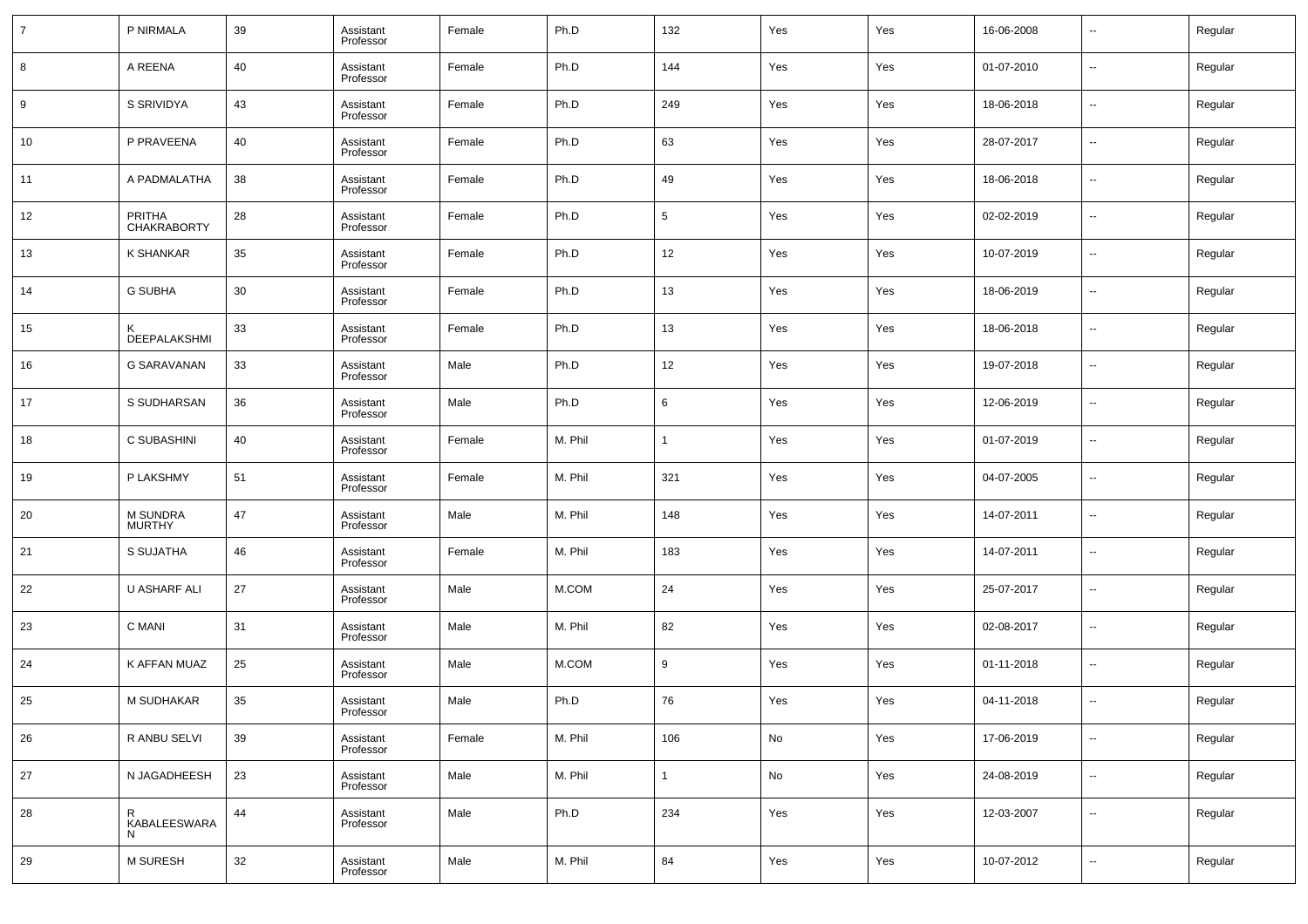| 30 | P BANUMATHI                             | 35 | Assistant<br>Professor | Female | M. Phil | 104            | Yes | Yes | 22-08-2012 | $\sim$                   | Regular |
|----|-----------------------------------------|----|------------------------|--------|---------|----------------|-----|-----|------------|--------------------------|---------|
| 31 | R<br><b>SANTHANAKRIS</b><br><b>HNAN</b> | 41 | Assistant<br>Professor | Male   | Ph.D    | 120            | Yes | Yes | 05-11-2018 | --                       | Regular |
| 32 | GNANABHARATH                            | 34 | Assistant<br>Professor | Female | M. Phil | 58             | Yes | Yes | 27-07-2006 | --                       | Regular |
| 33 | А<br>MOHAMEDMUST<br>AQ                  | 44 | Assistant<br>Professor | Male   | Ph.D    | 171            | Yes | Yes | 17-06-2019 | --                       | Regular |
| 34 | V VIJAYA                                | 46 | Assistant<br>Professor | Female | M. Phil | 190            | Yes | Yes | 02-07-2007 | --                       | Regular |
| 35 | MOHAMED<br>MAZHAR<br><b>HUSSAIN</b>     | 31 | Assistant<br>Professor | Male   | M. Phil | 83             | Yes | Yes | 10-09-2012 | $\sim$                   | Regular |
| 36 | SOUNDRARAJAN                            | 49 | Assistant<br>Professor | Male   | M. Phil | 81             | Yes | Yes | 20-08-2013 | н.                       | Regular |
| 37 | V ARIVOLI                               | 47 | Assistant<br>Professor | Male   | M. Phil | 81             | Yes | Yes | 18-06-2019 | --                       | Regular |
| 38 | M Z ANNES<br><b>FATHIMA BANU</b>        | 46 | Assistant<br>Professor | Female | M.A     | 86             | Yes | Yes | 18-06-2018 | н.                       | Regular |
| 39 | <b>DOMINIC</b><br><b>BONSIUS</b>        | 56 | Assistant<br>Professor | Male   | M. Phil | 285            | Yes | Yes | 18-06-2018 | --                       | Regular |
| 40 | KALAI NATHIYAL                          | 34 | Assistant<br>Professor | Male   | Ph.D    | 13             | Yes | Yes | 18-06-2018 | н.                       | Regular |
| 41 | <b>K ELAVARASI</b>                      | 32 | Assistant<br>Professor | Female | M. Phil | 12             | Yes | Yes | 09-07-2018 | н.                       | Regular |
| 42 | U ASMA                                  | 25 | Assistant<br>Professor | Female | M. Phil | $\overline{7}$ | Yes | Yes | 23-01-2019 | --                       | Regular |
| 43 | P GAYATHRI                              | 27 | Assistant<br>Professor | Female | M. Phil |                | Yes | Yes | 12-06-2019 | --                       | Regular |
| 44 | R C CEPHAS<br>PRAKASH RAJA              | 24 | Assistant<br>Professor | Male   | M. Phil |                | Yes | Yes | 01-07-2019 | --                       | Regular |
| 45 | MN<br>MIRACULOUS<br><b>NITHILA</b>      | 25 | Assistant<br>Professor | Female | M. Phil |                | Yes | Yes | 01-07-2019 | --                       | Regular |
| 46 | J KAVITHA                               | 28 | Assistant<br>Professor | Female | M.A     | 21             | Yes | Yes | 01-07-2019 | --                       | Regular |
| 47 | S<br><b>BUVENENEDRA</b><br><b>BOSE</b>  | 38 | Assistant<br>Professor | Male   | M.A     | 126            | Yes | Yes | 01-07-2019 | $\overline{\phantom{a}}$ | Regular |
| 48 | S RAJENDIRAN                            | 43 | Assistant<br>Professor | Male   | M. Phil | 168            | Yes | Yes | 13-07-2005 | $\overline{\phantom{a}}$ | Regular |
| 49 | <b>G NANDAGOPAL</b>                     | 37 | Assistant<br>Professor | Male   | M. Phil | 168            | Yes | Yes | 08-08-2005 | $\sim$                   | Regular |
| 50 | <b>G SUNDAR</b>                         | 39 | Assistant<br>Professor | Male   | M. Phil | 128            | Yes | Yes | 03-12-2008 | $\sim$                   | Regular |
| 51 | <b>G HEMA</b>                           | 33 | Assistant<br>Professor | Female | M. Phil | 112            | Yes | Yes | 20-09-2010 | $\sim$                   | Regular |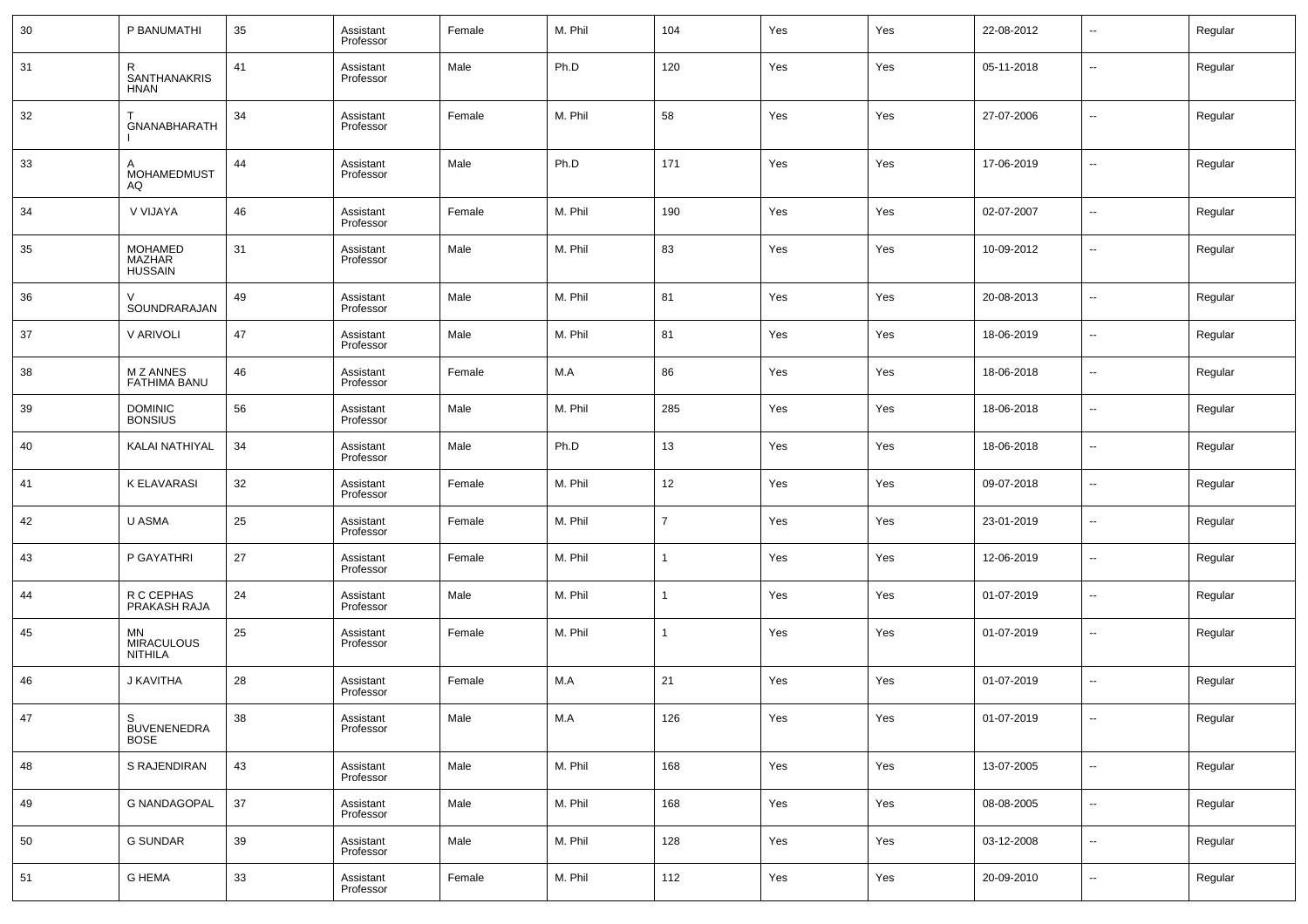| 52 | S AISHWARYA                  | 29 | Assistant<br>Professor | Female | M.Sc.   | 84             | Yes | Yes | 22-08-2012 | --                       | Regular |
|----|------------------------------|----|------------------------|--------|---------|----------------|-----|-----|------------|--------------------------|---------|
| 53 | S MOHAMMED<br><b>MARSOOK</b> | 29 | Assistant<br>Professor | Male   | M. Phil | 72             | Yes | Yes | 01-08-2013 | --                       | Regular |
| 54 | A DHILRUBA<br><b>BEGUM</b>   | 24 | Assistant<br>Professor | Female | M.Sc.   | 12             | Yes | Yes | 11-07-2018 | --                       | Regular |
| 55 | A Apsar                      | 38 | Assistant<br>Professor | Male   | Ph.D    | 108            | Yes | Yes | 16-07-2012 | $\sim$                   | Regular |
| 56 | P Vljayakumar                | 34 | Assistant<br>Professor | Male   | Ph.D    | 72             | Yes | Yes | 25-06-2016 | --                       | Regular |
| 57 | V Sivagrunathan              | 42 | Assistant<br>Professor | Male   | Ph.D    | 48             | Yes | Yes | 30-06-2016 | $\sim$                   | Regular |
| 58 | <b>B</b> Jothi               | 34 | Assistant<br>Professor | Female | Ph.D    | 25             | Yes | Yes | 12-06-2017 | --                       | Regular |
| 59 | S Karunakaran                | 29 | Assistant<br>Professor | Male   | Ph.D    | 25             | Yes | Yes | 12-06-2017 | --                       | Regular |
| 60 | S Padma                      | 36 | Assistant<br>Professor | Female | M. Phil | 36             | Yes | Yes | 10-07-2017 | --                       | Regular |
| 61 | S Mullaimalar                | 45 | Assistant<br>Professor | Female | Ph.D    | 96             | Yes | Yes | 24-07-2017 | --                       | Regular |
| 62 | S Deepalakshmi               | 30 | Assistant<br>Professor | Female | M. Phil | 26             | Yes | Yes | 25-09-2017 | --                       | Regular |
| 63 | J Jayachithra                | 36 | Assistant<br>Professor | Female | Ph.D    | 60             | Yes | Yes | 13-12-2017 | --                       | Regular |
| 64 | K Tamizh                     | 36 | Assistant<br>Professor | Female | Ph.D    | 24             | Yes | Yes | 13-06-2018 | --                       | Regular |
| 65 | R Naveen Kumar               | 28 | Assistant<br>Professor | Male   | M. Phil | 36             | Yes | Yes | 13-06-2017 | --                       | Regular |
| 66 | T Jemila Joy                 | 37 | Assistant<br>Professor | Female | Ph.D    | 84             | Yes | Yes | 13-06-2018 | --                       | Regular |
| 67 | M Palaniyammal               | 38 | Assistant<br>Professor | Female | M. Phil | $\overline{4}$ | Yes | Yes | 07-07-2019 | --                       | Regular |
| 68 | V Muralidhar                 | 52 | Assistant<br>Professor | Male   | Ph.D    | 318            | Yes | Yes | 23-01-1995 | --                       | Regular |
| 69 | A Marimuthu                  | 45 | Assistant<br>Professor | Male   | M. Phil | 240            | Yes | Yes | 11-07-2011 | --                       | Regular |
| 70 | D Sriram                     | 45 | Assistant<br>Professor | Male   | M. Phil | 264            | Yes | Yes | 03-07-2013 | --                       | Regular |
| 71 | V THRUMALAI                  | 31 | Assistant<br>Professor | Male   | M. Phil | 59             | Yes | Yes | 04-08-2014 | $\sim$                   | Regular |
| 72 | P<br>THIRUNAVUKAR<br>ASU     | 34 | Assistant<br>Professor | Male   | M. Phil | 121            | Yes | Yes | 01-07-2015 | $\sim$                   | Regular |
| 73 | P SUJATHA                    | 41 | Assistant<br>Professor | Female | M. Phil | 83             | Yes | Yes | 03-08-2015 | $\overline{\phantom{a}}$ | Regular |
| 74 | KAMARNABISHA                 | 29 | Assistant<br>Professor | Female | M. Phil | 36             | Yes | Yes | 12-07-2016 | $\overline{\phantom{a}}$ | Regular |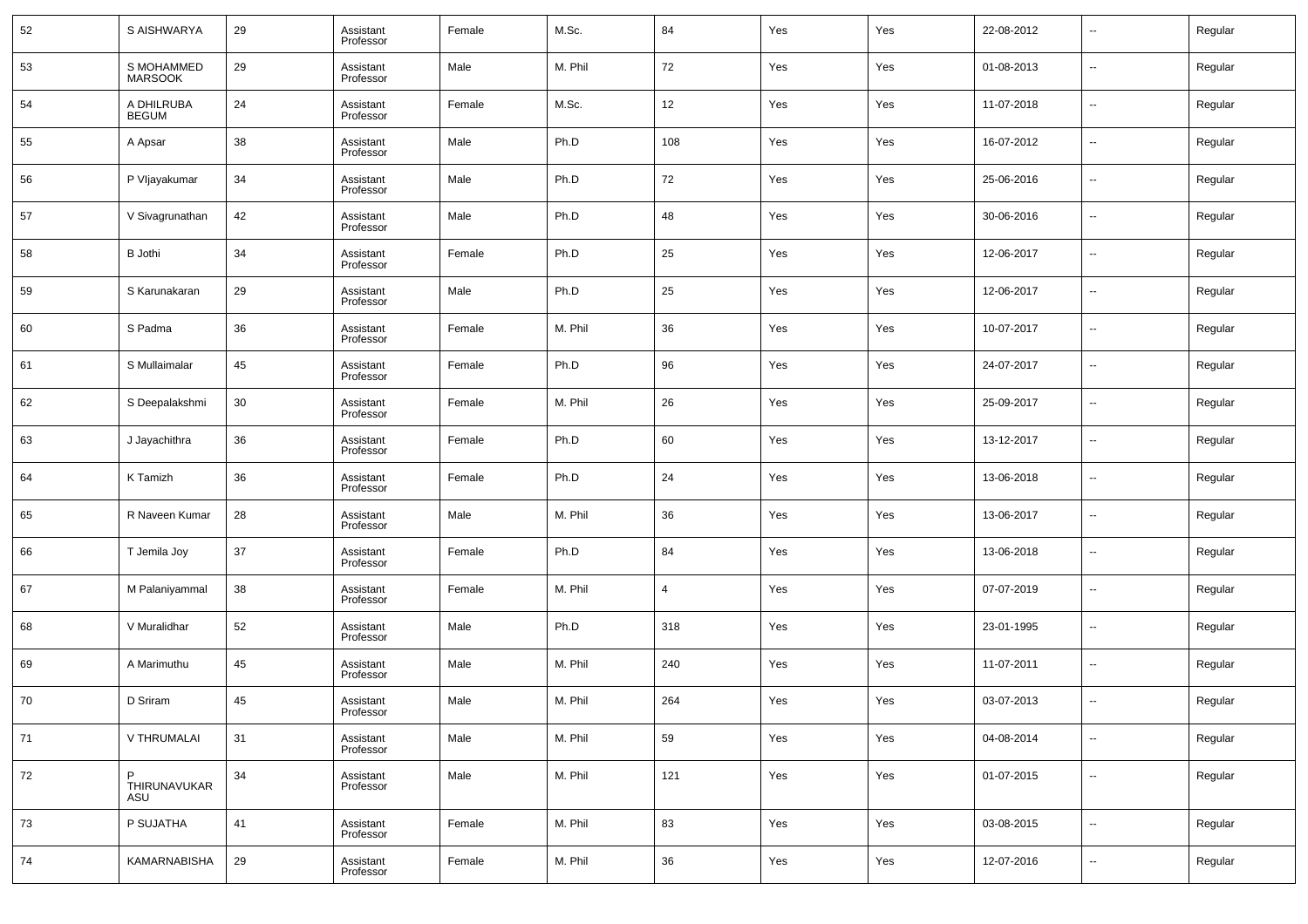| 75 | S THILSATHI<br>PARVEEN        | 32 | Assistant<br>Professor | Female | M. Phil | 50  | Yes | Yes | 12-06-2016 | $\sim$                   | Regular |
|----|-------------------------------|----|------------------------|--------|---------|-----|-----|-----|------------|--------------------------|---------|
| 76 | J USHA RANI                   | 32 | Assistant<br>Professor | Female | M. Phil | 100 | Yes | Yes | 24-07-2017 | --                       | Regular |
| 77 | M BANUMATHY                   | 42 | Assistant<br>Professor | Female | M. Phil | 230 | Yes | Yes | 26-06-2019 | $\overline{\phantom{a}}$ | Regular |
| 78 | S GAYATHRI<br><b>DEVI</b>     | 37 | Assistant<br>Professor | Female | M. Phil | 115 | Yes | Yes | 01-07-2019 | --                       | Regular |
| 79 | R MALATHY                     | 41 | Assistant<br>Professor | Female | M. Phil | 85  | Yes | Yes | 01-07-2019 | $\overline{\phantom{a}}$ | Regular |
| 80 | AYESHA<br><b>FATHIMA</b>      | 23 | Assistant<br>Professor | Female | M. Phil |     | Yes | Yes | 10-07-2019 | --                       | Regular |
| 81 | A RANJITH                     | 24 | Assistant<br>Professor | Male   | M. Phil | 1   | Yes | Yes | 27-08-2019 | $\overline{\phantom{a}}$ | Regular |
| 82 | ASAFAQUER<br>RAHMAN<br>OOMERI | 51 | Assistant<br>Professor | Male   | M.A     | 216 | Yes | Yes | 15-06-2009 | --                       | Regular |
| 83 | PURUSHOTHAM<br>AN             | 44 | Assistant<br>Professor | Male   | Ph.D    | 262 | Yes | Yes | 08-09-1997 | --                       | Regular |
| 84 | P MEENATCHI                   | 40 | Assistant<br>Professor | Female | M. Phil | 186 | Yes | Yes | 02-01-2004 | --                       | Regular |
| 85 | S BHAGAVATHY                  | 42 | Assistant<br>Professor | Female | Ph.D    | 231 | Yes | Yes | 04-08-2004 | --                       | Regular |
| 86 | DEEPALAKSHMI                  | 41 | Assistant<br>Professor | Female | M. Phil | 229 | Yes | Yes | 04-10-2006 | --                       | Regular |
| 87 | V ANURADHA                    | 40 | Assistant<br>Professor | Female | Ph.D    | 225 | Yes | Yes | 26-06-2012 | --                       | Regular |
| 88 | P T DEVIKA                    | 41 | Assistant<br>Professor | Female | Ph.D    | 104 | Yes | Yes | 01-07-2003 | --                       | Regular |
| 89 | J BINU CLARA                  | 34 | Assistant<br>Professor | Female | Ph.D    | 49  | Yes | Yes | 12-06-2017 | --                       | Regular |
| 90 | R AROKIA DASS                 | 36 | Assistant<br>Professor | Male   | Ph.D    | 186 | Yes | Yes | 03-07-2013 | --                       | Regular |
| 91 | K THANGARAJ                   | 40 | Assistant<br>Professor | Male   | Ph.D    | 138 | Yes | Yes | 08-08-2016 | --                       | Regular |
| 92 | N JAYANTHI                    | 35 | Assistant<br>Professor | Female | M. Phil | 114 | Yes | Yes | 18-06-2018 | --                       | Regular |
| 93 | S ARUMUGAM                    | 35 | Assistant<br>Professor | Male   | M. Phil | 44  | Yes | Yes | 10-08-2018 | $\sim$                   | Regular |
| 94 | K Mainudeen<br>Ahamed         | 48 | Assistant<br>Professor | Male   | M. Phil | 284 | Yes | Yes | 14-11-1994 | $\sim$                   | Regular |
| 95 | K M Abubakar<br>Sithik        | 43 | Assistant<br>Professor | Male   | M. Phil | 180 | Yes | Yes | 02-07-2007 | $\sim$                   | Regular |
| 96 | Rahima                        | 42 | Assistant<br>Professor | Male   | M. Phil | 150 | Yes | Yes | 16-06-2008 | $\sim$                   | Regular |
| 97 | K Mohamed Imran               | 36 | Assistant<br>Professor | Male   | M. Phil | 131 | Yes | Yes | 15-12-2008 | $\sim$                   | Regular |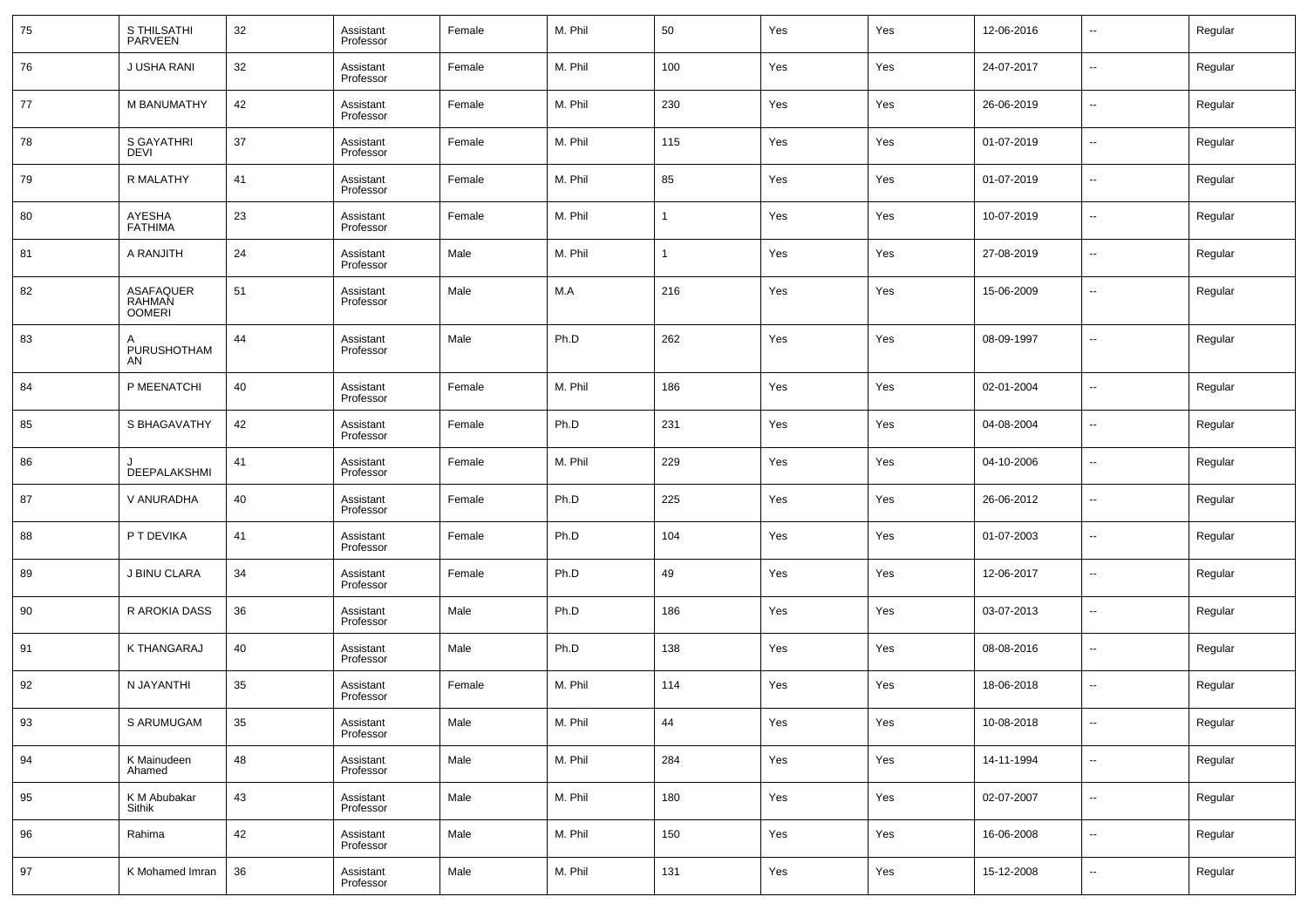| 98  | Sankar Ganesh      | 36     | Assistant<br>Professor | Male   | M. Phil    | 84         | Yes        | Yes | 27-07-2016 | $\overline{\phantom{a}}$ | Regular |
|-----|--------------------|--------|------------------------|--------|------------|------------|------------|-----|------------|--------------------------|---------|
| 99  | Prabu              | 35     | Assistant<br>Professor | Male   | M. Phil    | 132        | Yes        | Yes | 12-06-2017 | $\overline{\phantom{a}}$ | Regular |
| 100 | Revathi            | 39     | Assistant<br>Professor | Female | Ph.D       | 30         | Yes        | Yes | 12-07-2017 | $\overline{\phantom{a}}$ | Regular |
| 101 | Mohamed Imran      | 27     | Assistant<br>Professor | Male   | M. Phil    | 30         | Yes        | Yes | 12-06-2019 | $\overline{\phantom{a}}$ | Regular |
| 102 | Palanisamy         | 34     | Assistant<br>Professor | Male   | M. Phil    | 99         | Yes        | Yes | 25-06-2012 | $\overline{\phantom{a}}$ | Regular |
| 103 | Mohan              | 34     | Assistant<br>Professor | Male   | M. Phil    | 110        | Yes        | Yes | 01-07-2013 | $\overline{\phantom{a}}$ | Regular |
| 104 | A M Sharifudeen    | 40     | Assistant<br>Professor | Male   | <b>MCA</b> | 106        | Yes        | Yes | 01-07-2013 | $\overline{\phantom{a}}$ | Regular |
| 105 | Tholkapian         | 46     | Assistant<br>Professor | Male   | M. Phil    | 195        | Yes        | Yes | 01-07-2013 | $\overline{\phantom{a}}$ | Regular |
| 106 | G Purushothaman    | 32     | Assistant<br>Professor | Male   | Ph.D       | 96         | Yes        | Yes | 06-07-2018 | $\overline{\phantom{a}}$ | Regular |
| 107 | M Mahalakshmi      | 29     | Assistant<br>Professor | Female | M. Phil    | 75         | Yes        | Yes | 12-06-2017 | $\overline{\phantom{a}}$ | Regular |
| 108 | G Kalpana          | 43     | Assistant<br>Professor | Female | M. Phil    | 118        | Yes        | Yes | 10-07-2017 | $\overline{\phantom{a}}$ | Regular |
| 109 | E Vanitha          | 38     | Assistant<br>Professor | Female | M. Phil    | 66         | No         | Yes | 12-06-2019 | $\overline{\phantom{a}}$ | Regular |
| 110 | L Padmanabhan      | 50     | Assistant<br>Professor | Male   | Ph.D       | 121        | No         | Yes | 17-06-2019 | $\overline{\phantom{a}}$ | Regular |
| 111 | P Rasool Begum     | 37     | Assistant<br>Professor | Female | M. Phil    | 144        | Yes        | Yes | 16-06-2008 | $\overline{\phantom{a}}$ | Regular |
| 112 | P Sahida           | 34     | Assistant<br>Professor | Female | <b>MBA</b> | 129        | Yes        | Yes | 19-02-2009 | $\overline{\phantom{a}}$ | Regular |
| 113 | L Lavanya          | 40     | Assistant<br>Professor | Female | Ph.D       | 144        | Yes        | Yes | 12-06-2017 | $\overline{\phantom{a}}$ | Regular |
| 114 | R Rajamani         | 42     | Assistant<br>Professor | Male   | M. Phil    | 144        | Yes        | Yes | 20-07-2007 | $\overline{\phantom{a}}$ | Regular |
| 115 | R Manimalar        | 35     | Assistant<br>Professor | Female | Ph.D       | 68         | No         | Yes | 04-07-2019 | $\overline{\phantom{a}}$ | Regular |
| 116 | M Mohamed<br>Akbar | 58     | Assistant<br>Professor | Male   | M. Phil    | 120        | Yes        | Yes | 09-08-2016 | $\overline{\phantom{a}}$ | Regular |
| 117 | M Riyaza Begum     | $32\,$ | Assistant<br>Professor | Female | M. Phil    | $34\,$     | Yes        | Yes | 10-07-2018 | $\overline{\phantom{a}}$ | Regular |
| 118 | S Anandhi          | 33     | Assistant<br>Professor | Female | <b>MBA</b> | 49         | ${\sf No}$ | Yes | 12-06-2019 | $\sim$                   | Regular |
| 119 | R Jenny            | $30\,$ | Assistant<br>Professor | Female | <b>MBA</b> | ${\bf 28}$ | Yes        | Yes | 18-06-2018 | $\overline{\phantom{a}}$ | Regular |
| 120 | S Riyas Fathima    | 37     | Assistant<br>Professor | Female | M. Phil    | 72         | Yes        | Yes | 18-06-2018 | $\overline{\phantom{a}}$ | Regular |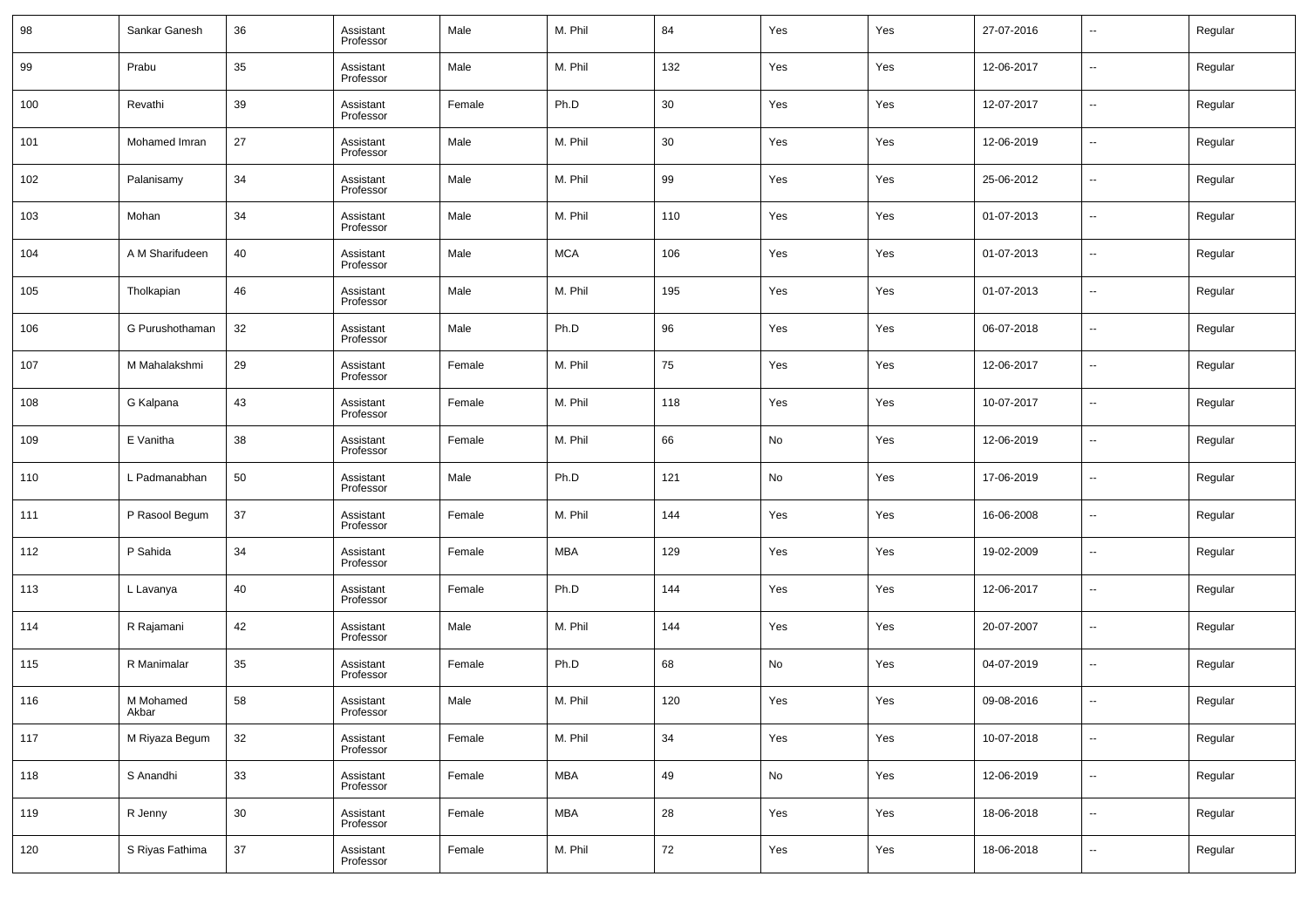| 121 | S Padma Priya                      | 39 | Assistant<br>Professor | Female | M. Phil            | 152            | Yes | Yes | 11-07-2018 | $\overline{\phantom{a}}$ | Regular |
|-----|------------------------------------|----|------------------------|--------|--------------------|----------------|-----|-----|------------|--------------------------|---------|
| 122 | N Logesh                           | 33 | Assistant<br>Professor | Male   | M. Phil            | 144            | Yes | Yes | 01-08-2011 | $\overline{\phantom{a}}$ | Regular |
| 123 | F Alsharon                         | 41 | Assistant<br>Professor | Female | MHM(Hotel<br>MGMT) | 198            | Yes | Yes | 18-07-2005 | $\overline{\phantom{a}}$ | Regular |
| 124 | V R Bhuvanesh                      | 34 | Assistant<br>Professor | Male   | MHM(Hotel<br>MGMT) | 120            | Yes | Yes | 16-08-2016 | $\overline{\phantom{a}}$ | Regular |
| 125 | J Kevin Santhosh<br>Kumar          | 30 | Assistant<br>Professor | Male   | MBA                | 64             | Yes | Yes | 13-06-2018 | $\overline{\phantom{a}}$ | Regular |
| 126 | G Sivamaran                        | 44 | Other                  | Male   | M. Phil            | 220            | No  | Yes | 12-06-2019 | $\overline{\phantom{a}}$ | Regular |
| 127 | P Bharathi                         | 27 | Other                  | Female | M. Phil            | 14             | No  | Yes | 29-07-2019 | $\overline{\phantom{a}}$ | Regular |
| 128 | <b>B MAHABOOB</b><br><b>BATCHA</b> | 44 | Assistant<br>Professor | Male   | M. Phil            | 172            | Yes | Yes | 14-03-2007 | $\overline{\phantom{a}}$ | Regular |
| 129 | P SUMATHI                          | 39 | Assistant<br>Professor | Female | M. Phil            | 139            | Yes | Yes | 16-06-2008 | $\overline{\phantom{a}}$ | Regular |
| 130 | T SANGEETHA<br><b>DEVI</b>         | 37 | Assistant<br>Professor | Female | M. Phil            | 120            | Yes | Yes | 11-08-2010 | $\overline{\phantom{a}}$ | Regular |
| 131 | K THANGA<br>PRABHA                 | 39 | Assistant<br>Professor | Female | M. Phil            | 152            | Yes | Yes | 18-06-2012 | $\overline{\phantom{a}}$ | Regular |
| 132 | D RATHIKA                          | 36 | Assistant<br>Professor | Female | M. Phil            | 93             | Yes | Yes | 03-07-2013 | $\overline{\phantom{a}}$ | Regular |
| 133 | E JESLIN<br><b>RENJITH</b>         | 39 | Assistant<br>Professor | Female | M. Phil            | 146            | Yes | Yes | 26-07-2016 | $\overline{\phantom{a}}$ | Regular |
| 134 | S SILVIA<br>PRISCILA               | 35 | Assistant<br>Professor | Female | Ph.D               | 135            | Yes | Yes | 26-07-2016 | $\overline{\phantom{a}}$ | Regular |
| 135 | VIJAYAPRASAD                       | 48 | Assistant<br>Professor | Male   | M.Sc.              | 300            | Yes | Yes | 12-06-2017 | --                       | Regular |
| 136 | PUSHPAMALAR                        | 39 | Assistant<br>Professor | Female | Ph.D               | 103            | Yes | Yes | 12-06-2017 | $\overline{\phantom{a}}$ | Regular |
| 137 | K Velayutham                       | 43 | Assistant<br>Professor | Male   | M. Phil            | 234            | Yes | Yes | 17-06-2000 | $\overline{\phantom{a}}$ | Regular |
| 138 | M A Mohideen<br>Meeran Sahib       | 35 | Assistant<br>Professor | Male   | M. Phil            | 162            | Yes | Yes | 09-08-2007 | $\sim$                   | Regular |
| 139 | G Suvitha                          | 32 | Assistant<br>Professor | Female | M.Sc.              | 112            | Yes | Yes | 01-07-2016 | $\overline{\phantom{a}}$ | Regular |
| 140 | R Sathish                          | 29 | Assistant<br>Professor | Female | M.Sc.              | 69             | Yes | Yes | 12-06-2017 | $\overline{\phantom{a}}$ | Regular |
| 141 | A SATHISH<br><b>KUMAR</b>          | 37 | Assistant<br>Professor | Male   | M. Phil            | 97             | Yes | Yes | 24-07-2017 | $\overline{\phantom{a}}$ | Regular |
| 142 | A JANANI PRIYA                     | 25 | Assistant<br>Professor | Female | M. Phil            | 12             | Yes | Yes | 09-07-2018 | ۰.                       | Regular |
| 143 | S HAJEELA<br><b>BANU</b>           | 30 | Assistant<br>Professor | Female | M.A                | 36             | Yes | Yes | 22-06-2018 | $\overline{\phantom{a}}$ | Regular |
| 144 | U ASMA                             | 25 | Assistant<br>Professor | Female | M. Phil            | $\overline{7}$ | Yes | Yes | 19-01-2019 | ۰.                       | Regular |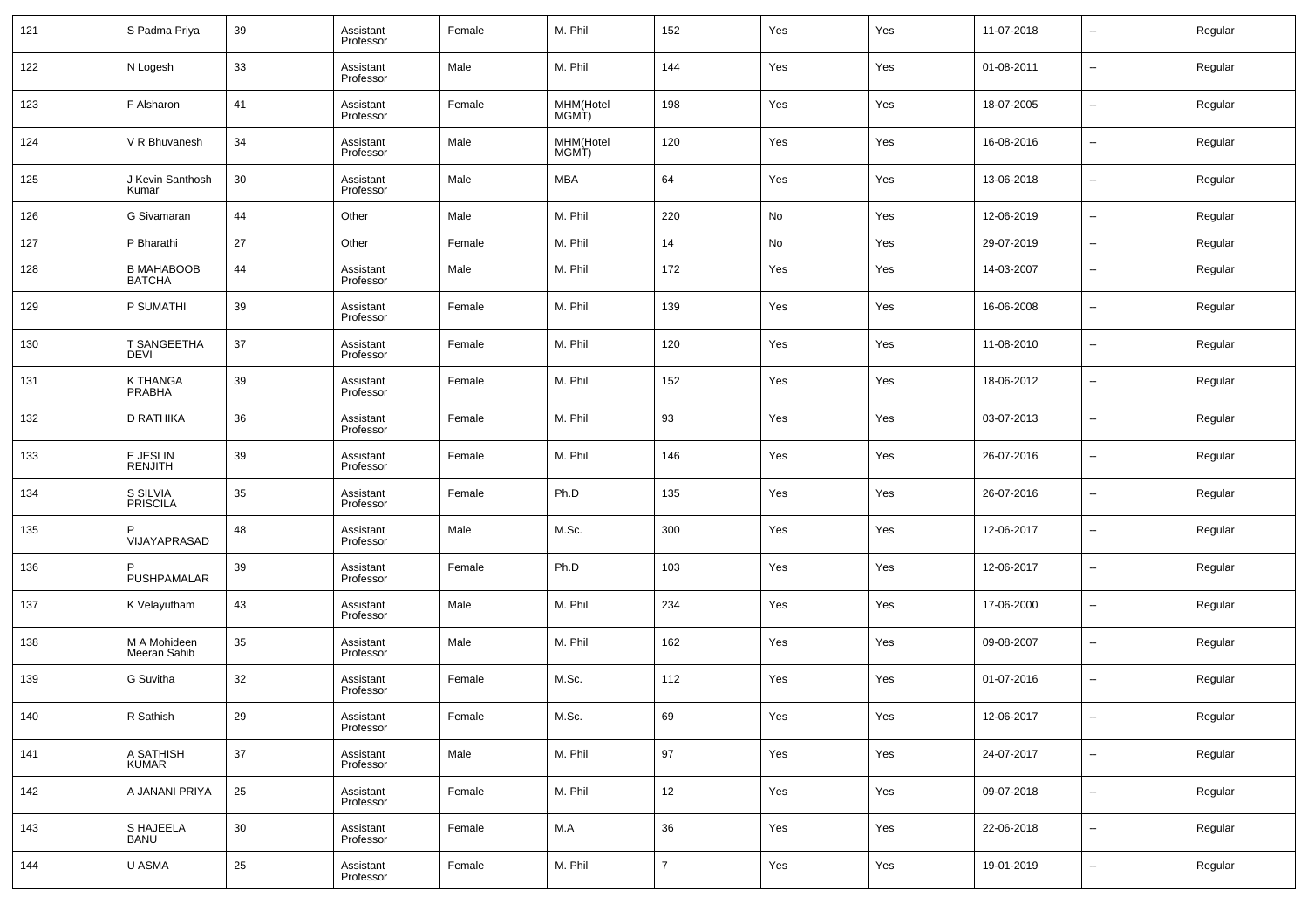| 145 | C L SAMPAUL              | 25 | Assistant<br>Professor                              | Male   | M. Phil    | 6              | No         | Yes | 01-07-2019 | н.                       | Regular |
|-----|--------------------------|----|-----------------------------------------------------|--------|------------|----------------|------------|-----|------------|--------------------------|---------|
| 146 | J KAVITHA                | 28 | Assistant<br>Professor                              | Female | M.A        | 21             | No         | Yes | 01-07-2019 | ⊷                        | Regular |
| 147 | S Balaji                 | 37 | Assistant<br>Professor                              | Male   | Ph.D       | 153            | No         | Yes | 12-06-2019 | н.                       | Regular |
| 148 | S Narayanan              | 47 | Assistant<br>Professor                              | Male   | M. Phil    | 239            | Yes        | Yes | 05-08-1999 | $\overline{\phantom{a}}$ | Regular |
| 149 | K Hazeena                | 49 | Assistant<br>Professor                              | Female | Ph.D       | 240            | Yes        | Yes | 09-07-2004 | ⊷                        | Regular |
| 150 | P Sugmar                 | 35 | Assistant<br>Professor                              | Male   | <b>MCA</b> | 97             | Yes        | Yes | 15-06-2011 | $\overline{\phantom{a}}$ | Regular |
| 151 | R Anitha                 | 35 | Assistant<br>Professor                              | Female | M. Phil    | 104            | Yes        | Yes | 01-06-2012 | ⊷                        | Regular |
| 152 | S Muthulakshmi           | 35 | Assistant<br>Professor                              | Female | Ph.D       | 131            | Yes        | Yes | 15-07-2013 | $\overline{\phantom{a}}$ | Regular |
| 153 | G Kalaiyarasi            | 36 | Assistant<br>Professor                              | Female | M. Phil    | 146            | Yes        | Yes | 05-09-2014 | ⊷                        | Regular |
| 154 | S Gokila                 | 38 | Assistant<br>Professor                              | Female | Ph.D       | 133            | Yes        | Yes | 06-11-2017 | $\overline{\phantom{a}}$ | Regular |
| 155 | M Mohamed Saad<br>Ansari | 32 | Assistant<br>Professor                              | Male   | <b>MCA</b> | 85             | Yes        | Yes | 06-12-2017 | ⊷                        | Regular |
| 156 | T Sakthialamelu          | 32 | Assistant<br>Professor                              | Female | M. Phil    | 89             | No         | Yes | 02-02-2019 | $\overline{\phantom{a}}$ | Regular |
| 157 | <b>ILA NAKKEERN</b>      | 47 | Assistant<br>Professor                              | Male   | Ph.D       | 229            | Yes        | Yes | 07-03-2003 | ⊷                        | Regular |
| 158 | V<br>MURUGANANDH<br>AM   | 39 | Assistant<br>Professor                              | Male   | M. Phil    | 148            | Yes        | Yes | 14-07-2008 | --                       | Regular |
| 159 | S<br>SWARNALAKSH<br>MI   | 35 | Assistant<br>Professor                              | Male   | M. Phil    | 76             | Yes        | Yes | 26-07-2016 | --                       | Regular |
| 160 | <b>G RAJAKUMAR</b>       | 37 | Assistant<br>Professor                              | Male   | M. Phil    | 129            | Yes        | Yes | 11-07-2012 | $\overline{\phantom{a}}$ | Regular |
| 161 | P SIVAKUMAR              | 43 | Assistant<br>Professor                              | Male   | M. Phil    | 80             | Yes        | Yes | 18-06-2018 | ⊷                        | Regular |
| 162 | <b>G MADHURI</b>         | 39 | Assistant<br>Professor                              | Female | M. Phil    | 186            | No         | Yes | 01-06-2019 | --                       | Regular |
| 163 | C POONGOTHAI             | 28 | Assistant<br>Professor                              | Female | M. Phil    | 25             | ${\sf No}$ | Yes | 03-07-2019 | $\sim$                   | Regular |
| 164 | P SURESH                 | 37 | Assistant<br>Professor                              | Male   | M. Phil    | 129            | ${\sf No}$ | Yes | 08-07-2019 | н.                       | Regular |
| 165 | L JAYANTHI               | 23 | Assistant<br>Professor                              | Female | M. Phil    | $6\phantom{.}$ | No         | Yes | 16-09-2019 | н.                       | Regular |
| 166 | <b>B HARIPRIYA</b>       | 27 | Assistant<br>Professor                              | Female | M.Sc.      | 33             | Yes        | Yes | 06-08-2018 | $\sim$                   | Regular |
| 167 | R Meganathan             | 50 | Dean / Principal /<br>Director / Vice<br>Chancellor | Male   | Ph.D       | 290            | Yes        | Yes | 01-07-1997 | $\sim$                   | Regular |